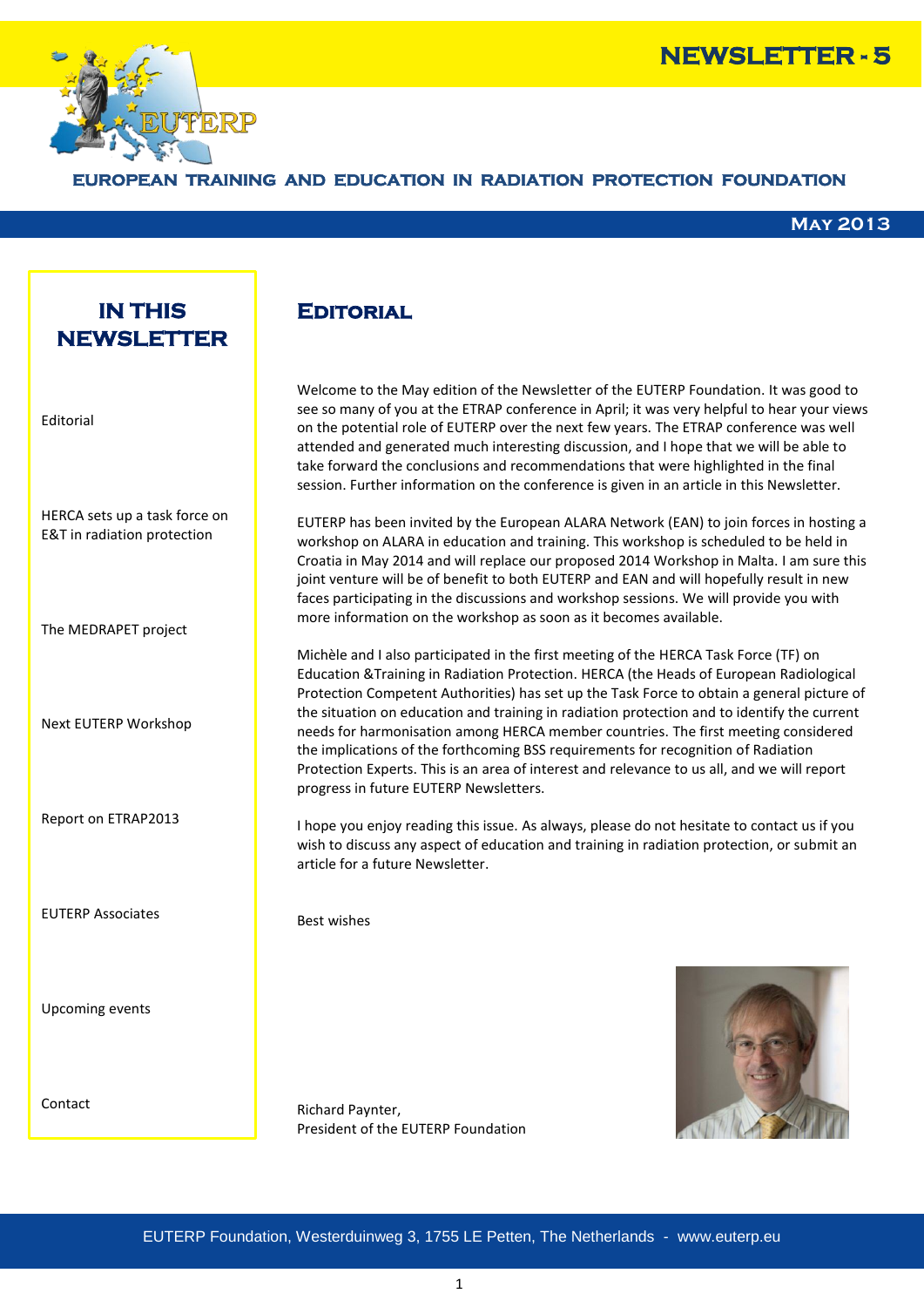# **HERCA sets up a task force on E&T in radiation protection**

#### *Ton Vermeulen*

Radiation protection education and training (E&T) has been of utmost interest for HERCA from the beginning of the Association. As a matter of fact, among the list of challenges in radiation protection included in the questionnaire sent by ASN in 2007, which was the basis to set up HERCA working groups, some topics in the "Training section" were given the highest priority. Nevertheless, at that time, the topic was recognised as already covered by the European Commission sponsored programmes underway and at that time it was agreed not to duplicate this effort.

The interests of HERCA in E&T activities have been confirmed during the last HERCA meetings and in particular in the activities of ENETRAP following previous contacts from this consortium.

In a context where

- The legal framework in which the recognition of Radiation Protection Experts (RPEs) & radiation Protection Officers will be embedded, as described in the revised draft of the Euratom Basic Safety Standards, will require clear guidance to the Member States.
- The final requirements for RPE and RPO in the future Directive is not stabilised and is still under discussion.
- In some European countries, there is only one training scheme for the qualified expert while in others, such as UK, a double level system already exists.
- The harmonization, whenever possible, of the requirements for education and training (E&T) of persons in charge of tasks in radiation protection is of importance for HERCA participating authorities if the mutual recognition of persons who wish to work abroad is aimed at.

The Board of Heads of HERCA approved at its  $10^{th}$ Meeting held in Paris on 30-31/10/2012 to set up a Task Force (TF) on Education &Training in Radiation Protection (TF E&T-RP) and a mandate was given to this TF. The ultimate mandate of the TF, which will be leaded by Mr Ton Vermeulen (The Netherlands) would be to present to the Board of Heads a general picture of the situation on E&T in RP and to identify the current needs for harmonisation among HERCA member countries and eventually, if needed, the mandate of a future working group on E&T.

In carrying out its activities, special attention should be paid to not duplicating the work already done by others, rather the TF should take advantage of it. In this sense, the TF should take advantage of the work already carried out by ENETRAP & EUTERP.

# **The MEDRAPET project**

#### *John Damilakis*

MEDRAPET (MEDical RAdiation Protection Education and Training, MEDRAPET) is a European Commission project aimed to a) assess the implementation of the Medical Exposure Directive provisions related to radiation protection education and training of medical professionals in the EU Member States and b) update the Radiation Protection 116 Guidelines. The professional organizations involved include the European Society of Radiology (ESR) as a coordinator, the European Federation of Organizations for Medical Physics (EFOMP), the European Federation of Radiographer Societies (EFRS), the European Society for Therapeutic Radiology and Oncology (ESTRO), the European Association of Nuclear Medicine (EANM) and the Cardiovascular and Interventional Radiological Society of Europe (CIRSE). The activities of MEDRAPET have focused on three main tasks i.e. a) the conduction of a survey on radiation protection education and training of medical professionals in the EU member states, b) the organization of a European workshop and c) the development of a European Guidance document on radiation protection education and training of medical professionals. The guidance document provides guidelines on radiation protection education and training of medical professionals in the European Union. Detailed information about MEDRAPET can be found at the project website (www.medrapet.eu).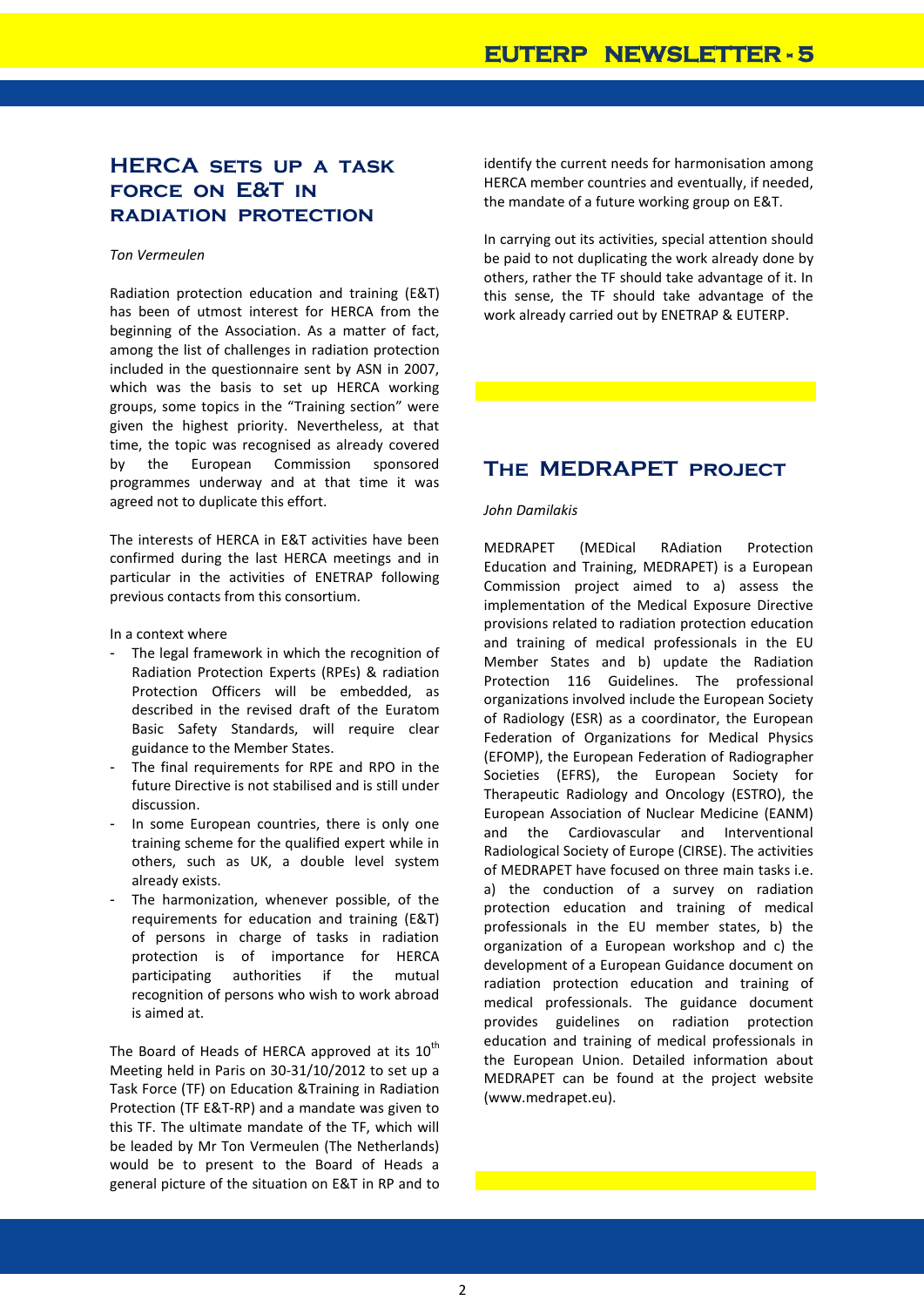# **Next EUTERP Workshop 7 - 9 May 2014, Croatia**

In contradiction to what was announced in the previous Newsletter, the next EUTERP workshop will take place in May in Croatia. The reason for this change is that the European ALARA Network (EAN) was also planning their annual workshop in the same period, and since the topics are overlapping, we decided to join forces.

Previous EAN and EUTERP workshops have noted the importance of delivering effective radiation protection education and training to workers and other stakeholders. Consequently, this joint EAN-EUTERP workshop will consider how E&T programmes can be delivered effectively, to improve radiation protection in practice and disseminate the ALARA culture.

The workshop will consist of presentations (oral and posters) intended to highlight the main issues, and a significant part of the programme will be devoted to discussions within working groups. Participants will be expected to produce recommendations on E&T issues, to be addressed to relevant local, national and international stakeholders.

The workshop programme covers E&T for various types of stakeholders (Employers, Managers, Workers, Patients, General Public, Students and Pupils) and will include the following subjects:

- $\blacksquare$  New European BSS
- **EU European Qualification and Accreditation** Schemes (ECVET, EQF, …)
- **Effectiveness and efficiency of E&T**
- **Practical ALARA training**
- $\blacksquare$  New learning tools
- **Elements contributing to ALARA culture**
- $E$  E&T at all organizational levels

The workshop will take place in Hotel Lone, in Rovinj, Croatia. A welcome reception will be organized on the 6th of May, 2014, in the evening.

The registration fee will be 400  $\epsilon$  and will include: welcome reception, workshop dinner, three lunches, two coffee breaks per day, transport to the workshop-dinner, Brijuni (Pula) excursion, as well as the usual workshop materials.

# **Report on ETRAP2013**



ETRAP 2013 took place last March in Vienna. With 131 participants from 37 countries, this was the most "international" ETRAP ever.

ETRAP was organized in collaboration with IAEA and IRPA, and with strong support from HERCA, IRPA and EFOMP. Each of these organizations show an active interest in E&T in RP and their individual initiatives were presented at this conference. EUTERP was recognized to play a key role as a source of information, particularly regarding national implementation. We will continue this task through our website, our workshops and through this Newsletter.

From the conference, it can be concluded that the ECVET credit system will become a common tool and should be implemented in all RP training. Focus should be put on knowledge, skills and competences rather than on number of course hours. The use of learning outcomes will also improve the efficiency and effectiveness of courses. Refresher training was highlighted as an important factor in the continuous professional development and the learning pathway of professionals in radiation protection.

The conference also showed that this community is still struggling with the concepts and implementation of qualification, accreditation and certification. Different approaches in different countries remain, even after the harmonization efforts taken during recent years. However, several examples from bi- and multilateral recognition that were presented showed us a possible way forward and with the new task force of HERCA it is expected that more transparency and uniformity in these matters will be set for the coming years.

Attention was also given to the young generation: it was generally acknowledged that specific initiatives should be supported for this target public, in order to guarantee sufficient RP competences in the future.